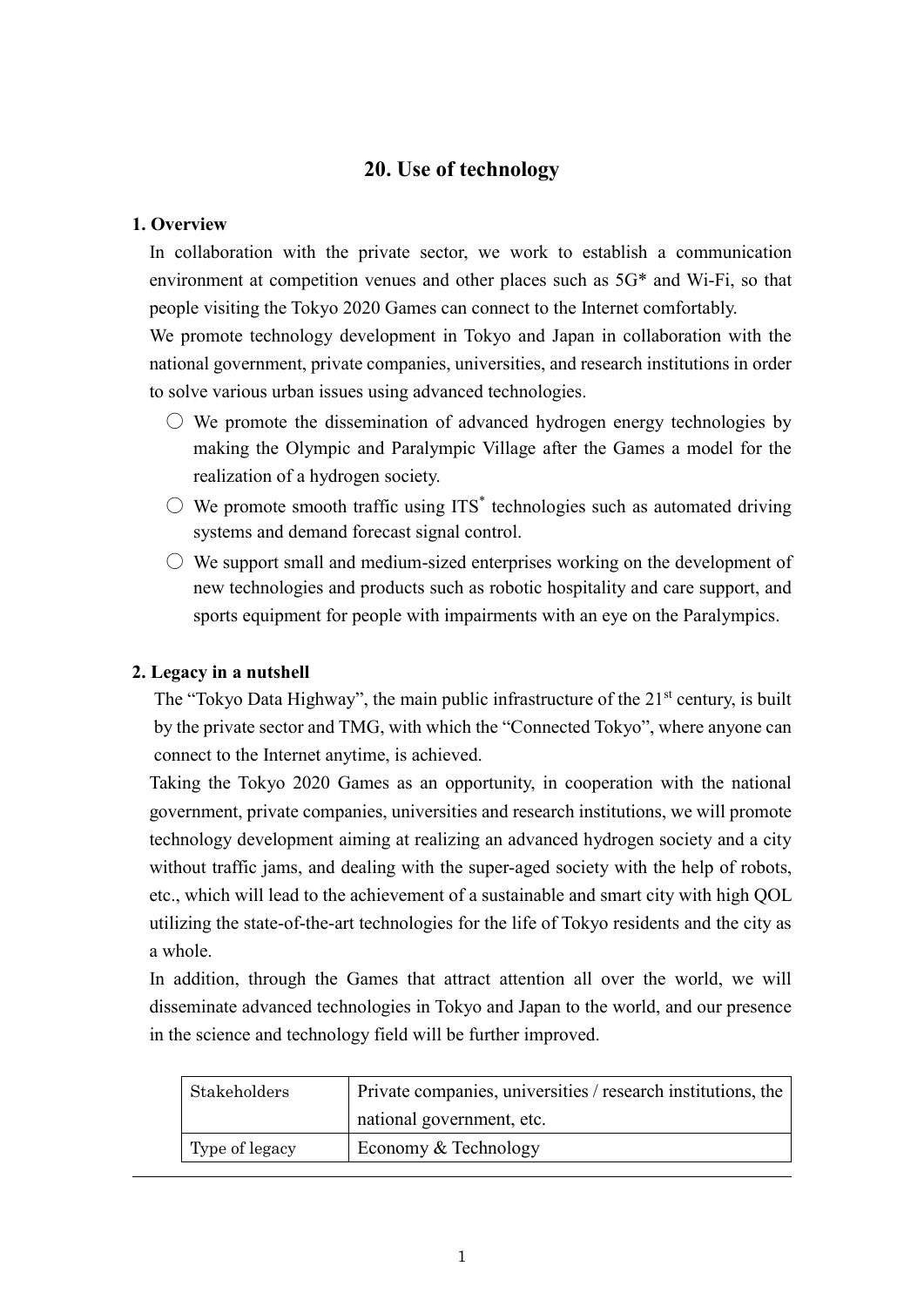| Geographical scope | Tokyo                                                      |
|--------------------|------------------------------------------------------------|
| Timing scope       | Long term                                                  |
| Responsible for    | TMG (in collaboration with several private companies)      |
| implementation     |                                                            |
| Source of legacy   | Candidacy file, Action Plan for 2020, Future Tokyo:        |
|                    | Tokyo's Long-Term Strategy                                 |
| Associated SDGs    | 4-Quality Education, 7-Affordable and Clean Energy, 8-     |
|                    | Decent Work and Economic Growth, 9-Industry, Innovation,   |
|                    | and Infrastructure, 11-Sustainable Cities and Communities, |
|                    | 13-Climate Action, 17-Partnerships                         |

### **3. Development**

### **(1) Why**

Building an infrastructure for the Internet connection was an urgent task to ensure smooth Internet connection under conditions where many people gather for largescale events such as the Tokyo 2020 Games.

In order for Japan, which is scarce of resources, to continue to grow, it is important to promote the utilization of hydrogen energy that contributes to global warming countermeasures with low carbon. In order to realize a hydrogen society, it is necessary to take full advantage of the Tokyo 2020 Games as a great opportunity, which attracts attention from both inside and outside Japan, so as to promote the understanding and promotion of utilization by various people including Tokyo residents and private companies.

Furthermore, it is necessary to further alleviate traffic congestion, as the average travel speed during congestion in Tokyo wards is lower than that of major cities both inside and outside Japan. In Tokyo, where the aging rate is expected to exceed 30% in the 2040s, the contribution of robots is being sought as a new labor force for dealing with labor shortages in the industrial and welfare fields.

In order to solve these various urban issues, we must promote technological development and transmit the technologies of Tokyo and Japan, taking the Games as an opportunity, so as to further enhance the spirit of technological innovation.

### **(2) When**

| FY2015 The support for companies aiming to develop and commercialize |
|----------------------------------------------------------------------|
| service robots started                                               |
| FY2016   The "Hyper-Smooth Tokyo" project started                    |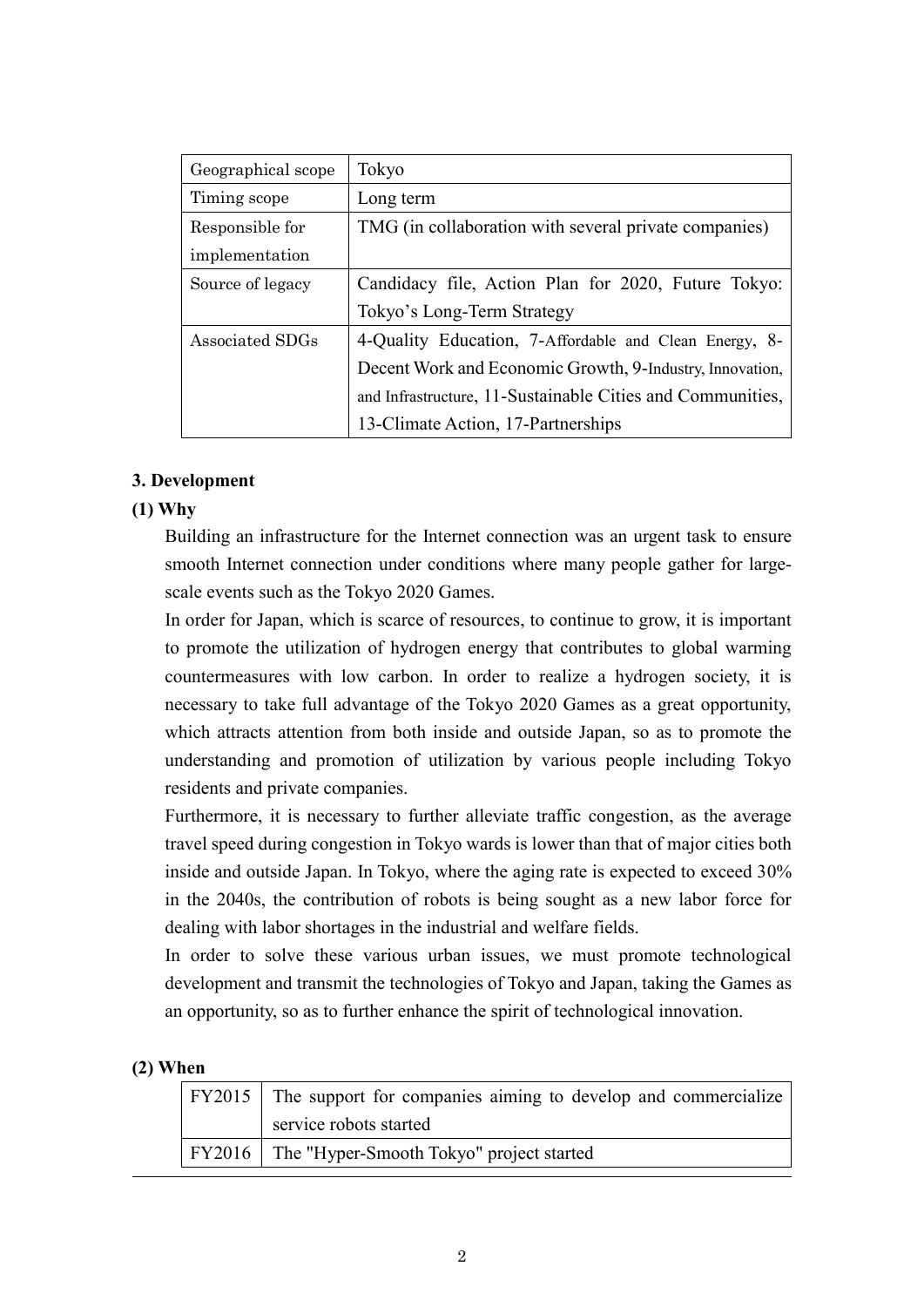|        | *A project to alleviate traffic congestion by utilizing existing roads and taking  |
|--------|------------------------------------------------------------------------------------|
|        | measures using ITS technologies at major traffic congestion points in Tokyo        |
| FY2017 | The "Tokyo Automated Driving One-stop Center" was established                      |
|        | *This provides information about procedures related to relevant laws and           |
|        | regulations, consultation services, etc. in a one-stop manner in order to promote  |
|        | demonstration experiments of automated driving on public roads                     |
|        | The support for companies aiming to develop superior technologies                  |
|        | and products for sports for persons with impairments started                       |
| FY2019 | The "Tokyo Data Highway Basic Strategy" was established                            |
|        | *A guidepost showing the road ahead for a bright future to be developed by 5G      |
|        | The "Smart Tokyo Implementation Strategy - For Realizing Society                   |
|        | 5.0 Tokyo Version" was established                                                 |
|        | *We clearly show the ideal state of "Smart Tokyo" more specifically, where         |
|        | Tokyo's potential is drawn out with digital technologies and Tokyo residents       |
|        | can lead a quality life. In addition, we introduce the contents of projects for FY |
|        | 2020 for each theme and embody and accelerate the initiatives.                     |
| FY2020 | The "Smart Tokyo Implementation Strategy – Efforts for FY 2021"                    |
|        | was established                                                                    |
|        | *We reposition projects of "Shin Tosei" strategies for the promotion of the        |
|        | "Smart Tokyo Data Highway Strategy" shown in "Future Tokyo: Tokyo's                |
|        | Long-Term Strategy". And in order to clarify the vision of Smart Tokyo in more     |
|        | concrete terms, we introduce projects for FY 2021 for each theme and embody        |
|        | and accelerate the initiatives                                                     |

## **(3) Who**

TMG (in collaboration with several private companies)

## **(4) How**

## ① **Establishing "Tokyo Data Highway"**

 $\bigcirc$  In order to promote the installation of 5G antenna base stations, etc., we actively open up assets owned by TMG and release database of TMG-owned assets to simplify the procedures for use. In addition, we set up one-stop consultation office on the installation of 5G antenna base stations. We also assigned advisors for the installation of the base stations.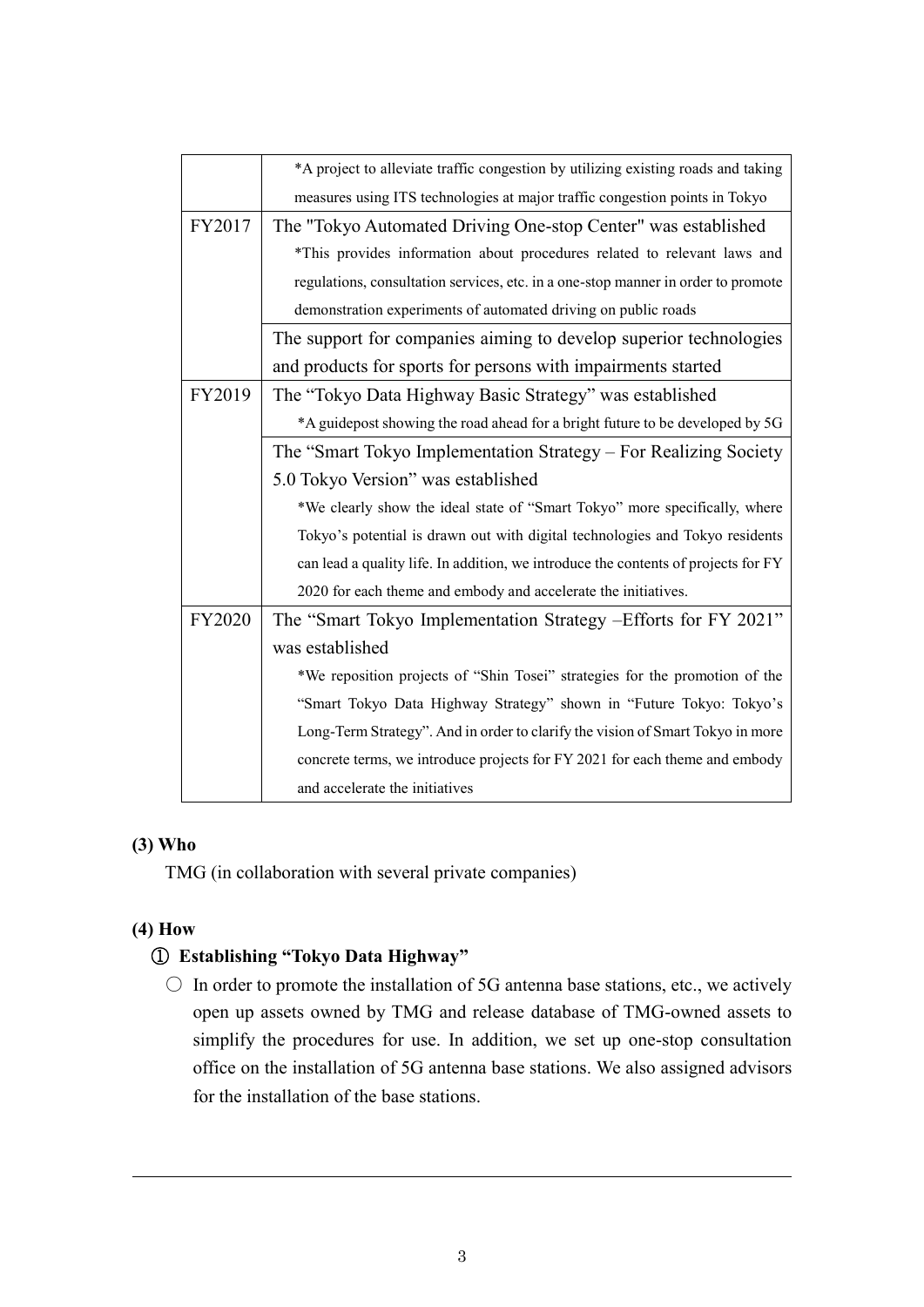

- $\circ$  We share know-how on releasing assets with municipalities in Tokyo and other prefectures to expand the 5G network.
- $\bigcirc$  We establish a Wi-Fi environment at competition venues and shuttle bus stations to the competition venues.
- $\bigcirc$  We designate the competition venues and their surrounding areas, Nishishinjuku and Minamiosawa (Tokyo Metropolitan University), as the key areas to establish the 5G environment.



- $\circ$  In Nishishijuku we install 5G antennas, set smart poles in the entire area, implement showcasing projects and gather startups to realize "Connected Tokyo".
- $\circ$  We contribute to the realization of Society 5.0 by creating new use cases through advanced researches and industry-academia-public collaboration making use of one of the largest local 5G network in Japan established in the Tokyo Metropolitan University Minamiosawa Campus and Hino Campus.
- $\bigcirc$  TMG takes the lead in developing 5G/ICT\* measures to update Quality of Life (QOL) of Tokyo residents.

### ② **Dissemination and expansion of hydrogen energy technology**

 $\circ$  In the city development of the Olympic and Paralympic Village after the Tokyo 2020 Games, we promote initiatives to realize a city that becomes a model for

[3] Smart Tokyo Implementation Strategy (TMG)

<sup>[1]</sup> Smart Tokyo Implementation Strategy –Efforts for FY 2021 (TMG)

<sup>[2]</sup> Bureau of Digital Services website (https://www.digitalservice.metro.tokyo.lg.jp/tokyodatahighway/assetdb.html)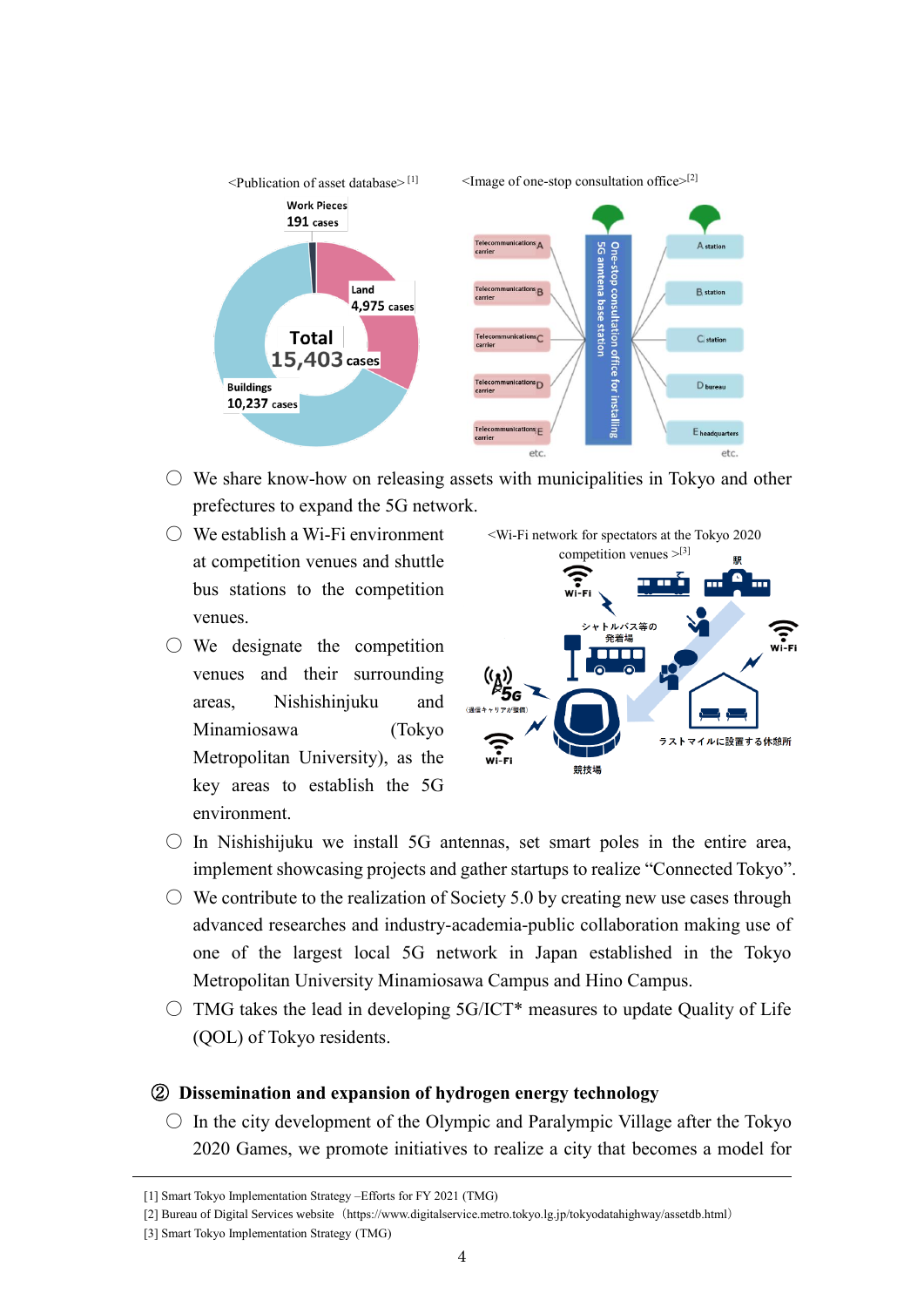environmentally-advanced cities, such as introducing hydrogen as a leading energy source.

- $\bigcirc$  Based on the agreement concerning the research and development of CO<sub>2</sub>-free hydrogen\* among the four parties consisting of Fukushima Prefecture, the National Institute of Advanced Industrial Science and Technology, TMG, and the Tokyo Environmental Public Service Corporation, we promote the utilization of CO2-free hydrogen produced in Fukushima Prefecture in Tokyo during the Games.
- $\circlearrowright$  We introduce fuel cell<sup>\*</sup> vehicles to the BRT<sup>\*</sup> that connects the center of Tokyo and the waterfront area.
- $\circlearrowright$  We investigate and publish the layout plan and construction costs, etc. in the case that hydrogen stations are juxtaposed with existing gas stations, and create an environment where small and medium gas station operators can easily enter the hydrogen station\* business.
- $\bigcirc$  Regarding the characteristics and safe use of hydrogen, etc., we implement dissemination activities through utilization of the hydrogen information center "Tokyo Suiso-miru", which is a base for transmitting hydrogen energy information, and holding events and seminars for general citizens.





- $\circlearrowright$  We promote education to learn about hydrogen, which is expected to be one of the main energies in the future, for children who are responsible for the next generation of society, and implement effective public awareness using media such as SNSs\* and pamphlets for Tokyo residents who are not familiar with hydrogen.
- $\circ$  In order to foster a movement to disseminate hydrogen energy, the "Tokyo" Hydrogen Promotion Team\*", an industry-academia-government collaboration organization, shares information on advanced technologies and transmits information by holding events.
- ③ **Traffic smoothing such as efforts to utilize automated driving technology and measures against traffic congestion**
	- $\circ$  Regarding demonstration experiments of automated driving on public roads, the "Tokyo Automated Driving One-stop Center", which provides information at

<sup>[4]</sup> Towards 2020 –Building the Legacy – (TMG)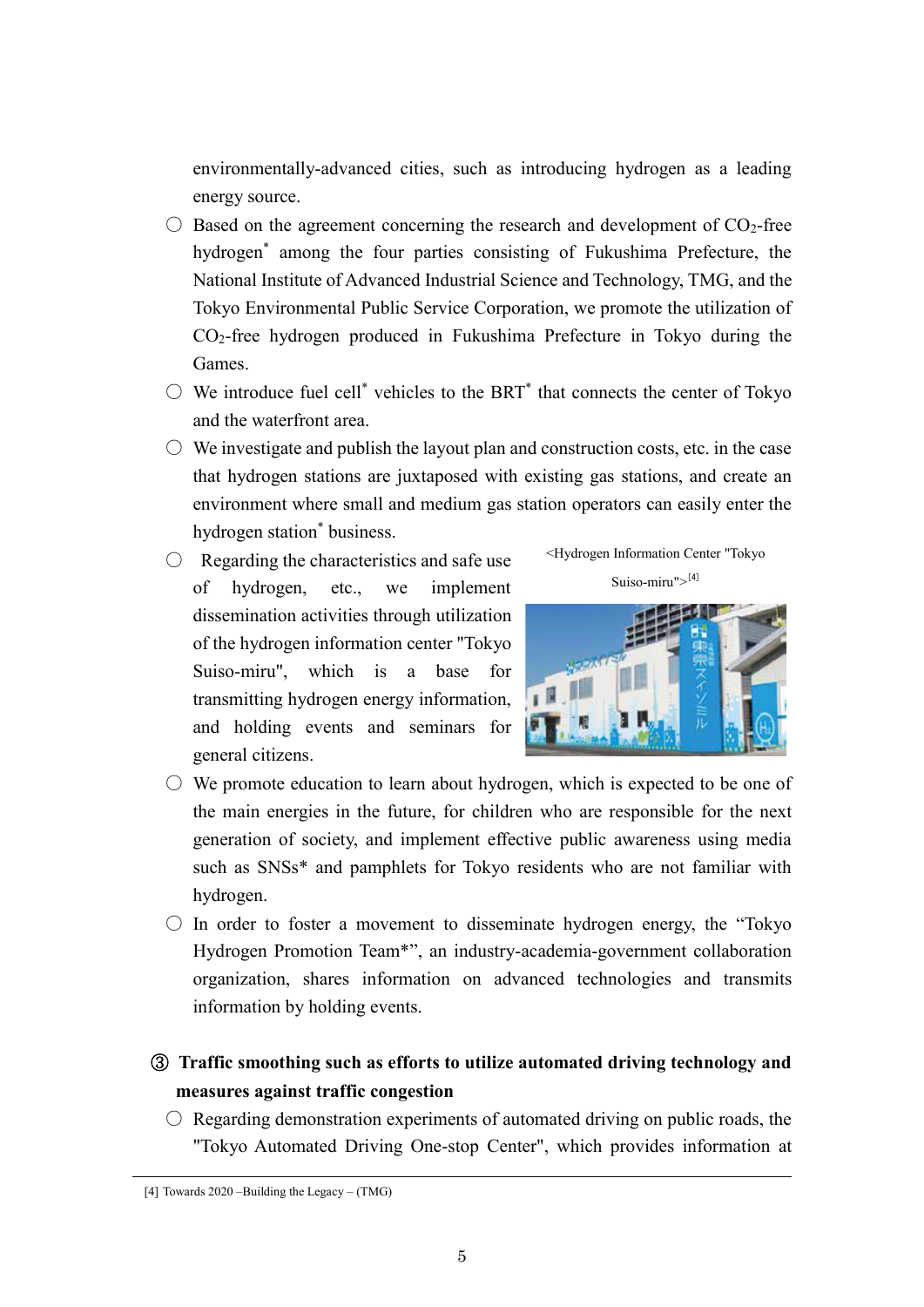each stage from the experimental concept stage to the implementation stage related to the procedures of relevant laws and regulations as well as providing consultation services, etc., supports implementation of demonstration tests.

- $\circlearrowright$  We support demonstration tests for the realization of mobile services that utilize automated driving technology such as automated driving buses and taxis promptly.
- $\bigcirc$  In anticipation of the development of city development with an eye on a society where automated driving technology has become



 $\leq$ Image of automated driving bus $>$ [5]

widespread, we proceed with investigation and examination of the impact and effects on urban road traffic and road spaces, utilization methods, etc., in collaboration with the national government and automobile manufacturers, etc.

 $\circ$  In addition to conventional traffic jam countermeasures such as advanced signal control and improvement of road facilities, we promote the traffic jam countermeasure, that incorporates ITS technologies such as the utilization of probe information\* for major traffic congestion points in Tokyo, so as to alleviate traffic congestion throughout Tokyo.

#### ④ **Support for development of robot technology, etc.**

 $\circlearrowright$  We promote development, productization, and commercialization of robot technology through collaboration among industries, academia, and public

authorities, so as to create a place for robots to play active roles in various

situations that attract attention during the Tokyo 2020 Games, etc., and transmit robot technology from Tokyo to both inside and outside Japan.

<Demonstration of a delivery robot at Tokyo Big Sight>[6]



 $\circ$  In order to improve productivity of small and medium enterprises, we provide the best knowledge and information for small and medium enterprises, and support efforts to introduce and utilize cutting-edge technologies such as  $IoT^*$ ,  $AI^*$ , and robots. In addition, we support the service industries regarding initiatives using analytical tools of customer data, etc.

<sup>[5]</sup> Future Tokyo: Tokyo's Long-Term Strategy (TMG)

<sup>[6]</sup> Tokyo Metropolitan Industrial Technology Research Institute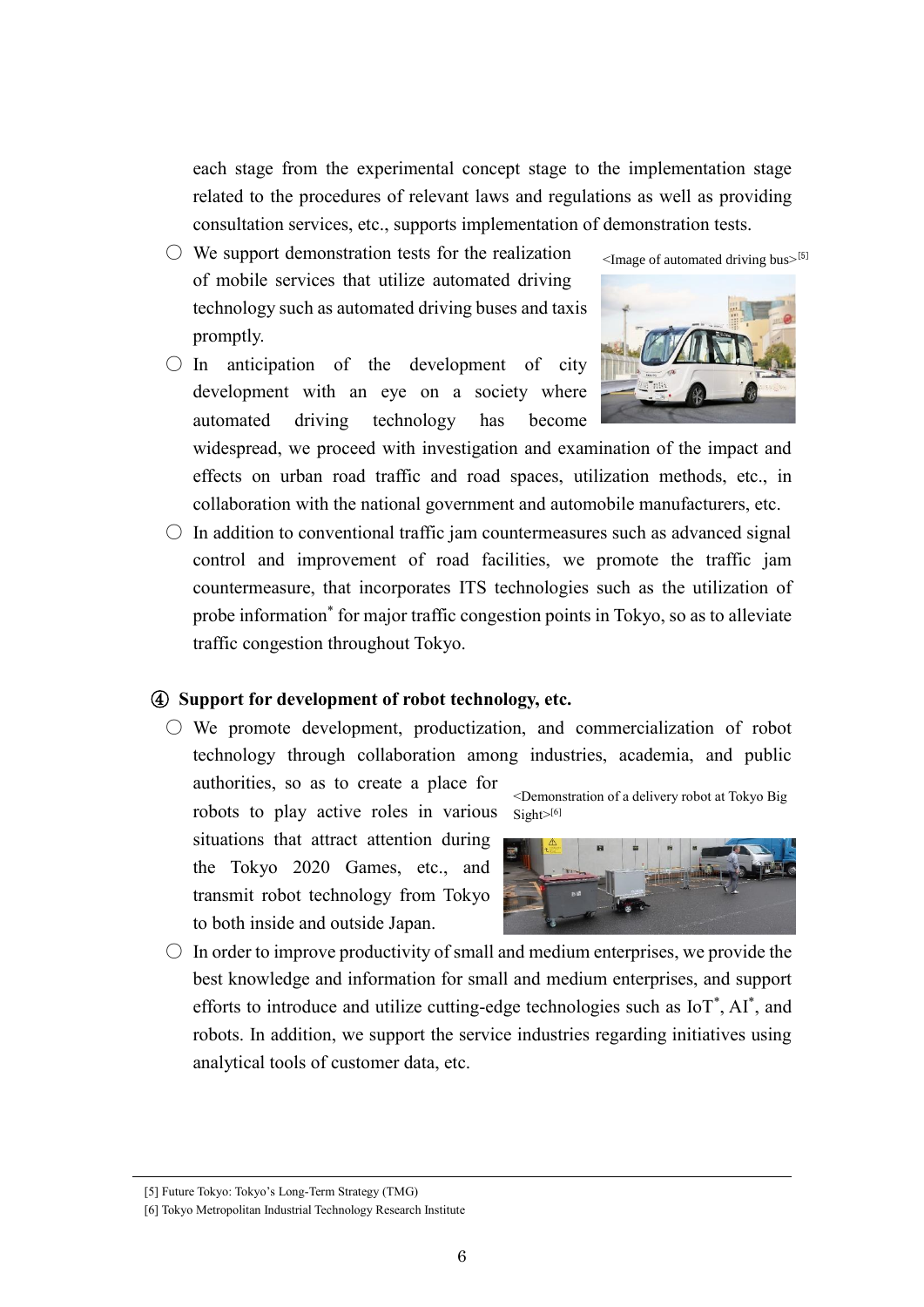7

- We organized the "Tokyo Robot Collection" to form a new social implementation model to address issues of Tokyo and also publicized advanced technologies in the robot industry, etc.
- $\circlearrowright$  We provide opportunities for children who have difficulties in coming to the venues of the Games due to impairments or illnesses to enjoy the Games in real time by utilizing advanced technologies.
- $\circlearrowright$  We implement demonstration tests of automated delivery robots to support elderly people with shopping in Minami-Osawa area.
- $\circ$  We establish the optimum methods of guarding making use of digital technologies through demonostration tests using guard robots in the TMG buildings.
- $\circ$  In anticipation of the Paralympic Games, based on the opinions of competition organizations and related companies, etc., we promote the development of superior technologies and products for para-sports etc. to contribute to the improvement of capabilities of atheletes.
- $\circlearrowright$  For effective utilization of multilingual tools, we continue to promote efforts of multilingual services in various ways inlcuding the introduction of our

initiatives and multitingual-related technologies on the Multilingual Services Council's portal site. During the Games period, we introduce multilingual services using ICT for the Games management by providing translation tools for the staff around the competition venues. Through the expansion of opportunities for demonstration, we promote functional enhancement and promote utilization by local governments.

### **(5) Benefits**

5G and Wi-Fi networks are established where necessary, and an environment in which many people can connect to the Internet smoothly is established.

In addition, various technological developments, such as an advanced hydrogen supply system and an autonomous driving system, will be promoted, leading to sustainable urban growth.

Furthermore, advanced technologies of Tokyo and Japan will be disseminated to the

<Demonstration of an AI guide robot at JR Shinagawa Station > [7]





<Equipment for sports for people with impairments (wheelchairs) $>$  [8]

<sup>[7]</sup> Future Tokyo: Tokyo's Long-Term Strategic Vision (TMG)

<sup>[8]</sup> FY2018 Results of Business of the Tokyo Metropolitan Industrial Technology Research Institute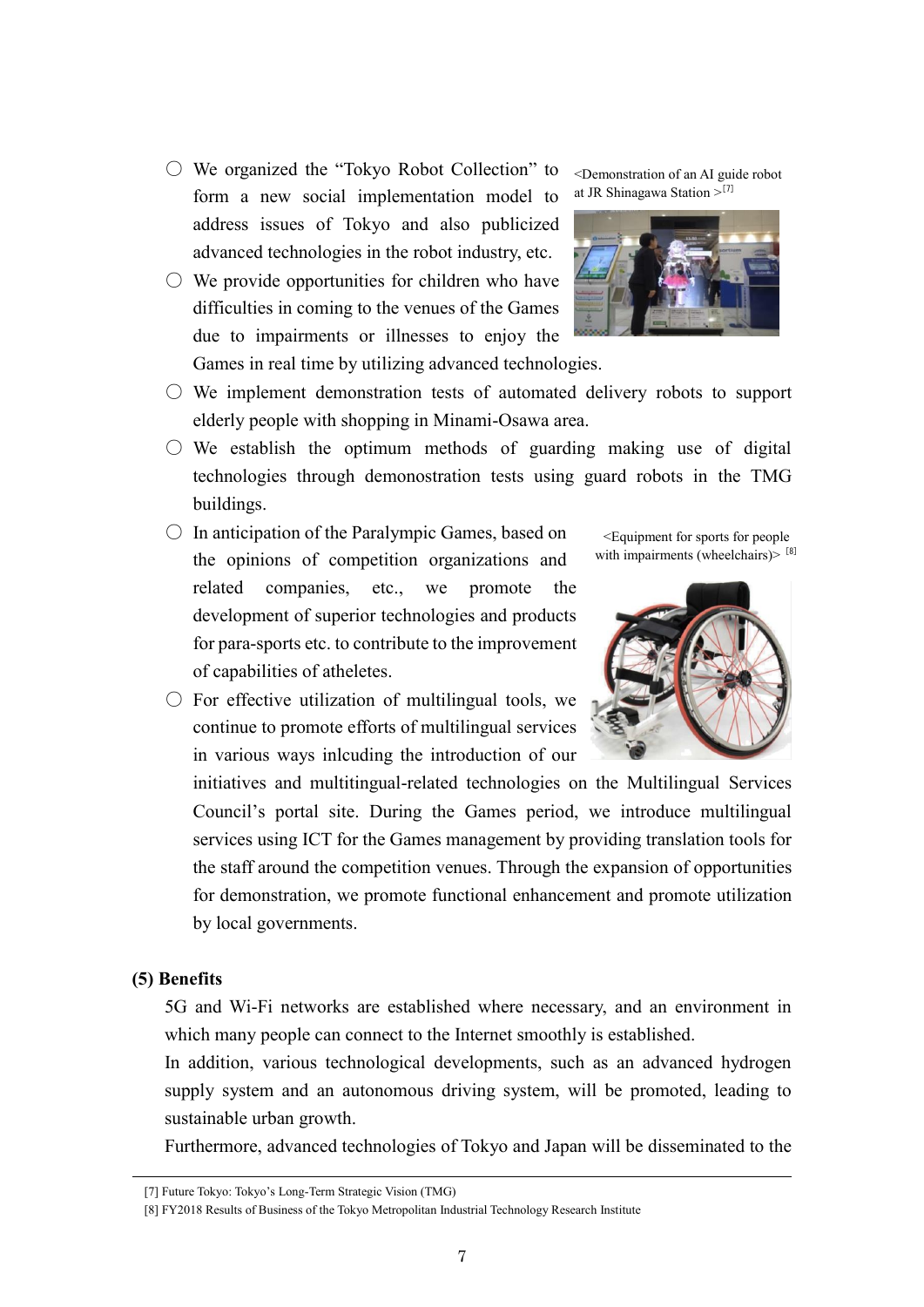world through the Tokyo 2020 Games, and their presence in the science and technology field will be further improved.

# **4. Facts and figures**

| of<br>Dissemination         | • Utilization results of the Tokyo Automated Driving      |
|-----------------------------|-----------------------------------------------------------|
| state-of-the-art            | One-stop Center: 720 inquiries in total, 35 demonstration |
| driving<br>automated        | supports, 74 utilizing groups (at the end of March 2021)  |
| technology to<br>both       | • Investigation and examination with the aim for building |
| inside<br>and<br>outside    | a business model were implemented                         |
| Japan                       | · Test drive events and symposiums for general Tokyo      |
|                             | residents were held                                       |
| <b>Steps</b><br>urban<br>to | A review meeting of experts and representatives from      |
| development utilizing       | related municipalities is set up, where members discuss   |
| driving<br>automated        | the methods of utilizing automated driving technologies   |
| technology                  | including the direction of use, such as by area (central  |
|                             | Tokyo, Tama area) or by purpose (for commuting,           |
|                             | shopping, etc.)                                           |
| Robot industry field        | Products and commercialization of service robots: 34      |
|                             | (including business matching)                             |

(Items in the table are achievements to March 2020 unless otherwise noted)

# **5. Explanation of Terms**

| 5G         | The 5 <sup>th</sup> generation mobile network, featuring high-speed |
|------------|---------------------------------------------------------------------|
|            | and large-capacity broadband services, 100 times faster             |
|            | than that of current mobile network; ultra-low latency that         |
|            | achieves 10 times accurate real-time communication than             |
|            | LTE; and massive Machine Type Communications                        |
|            | (mMTC) to enable connection of 10 times more devices                |
|            | than the current mobile networks                                    |
| <b>ITS</b> | An abbreviation for Intelligent Transport System. This              |
|            | refers to a transportation system that aims to solve traffic        |
|            | accidents, traffic congestion, etc. by networking people,           |
|            | roads, and vehicles with information using the most                 |
|            | advanced information communication technologies                     |
| <b>ICT</b> | An abbreviation for Information and Communication                   |
|            | Technology. A generic term for technologies, industries,            |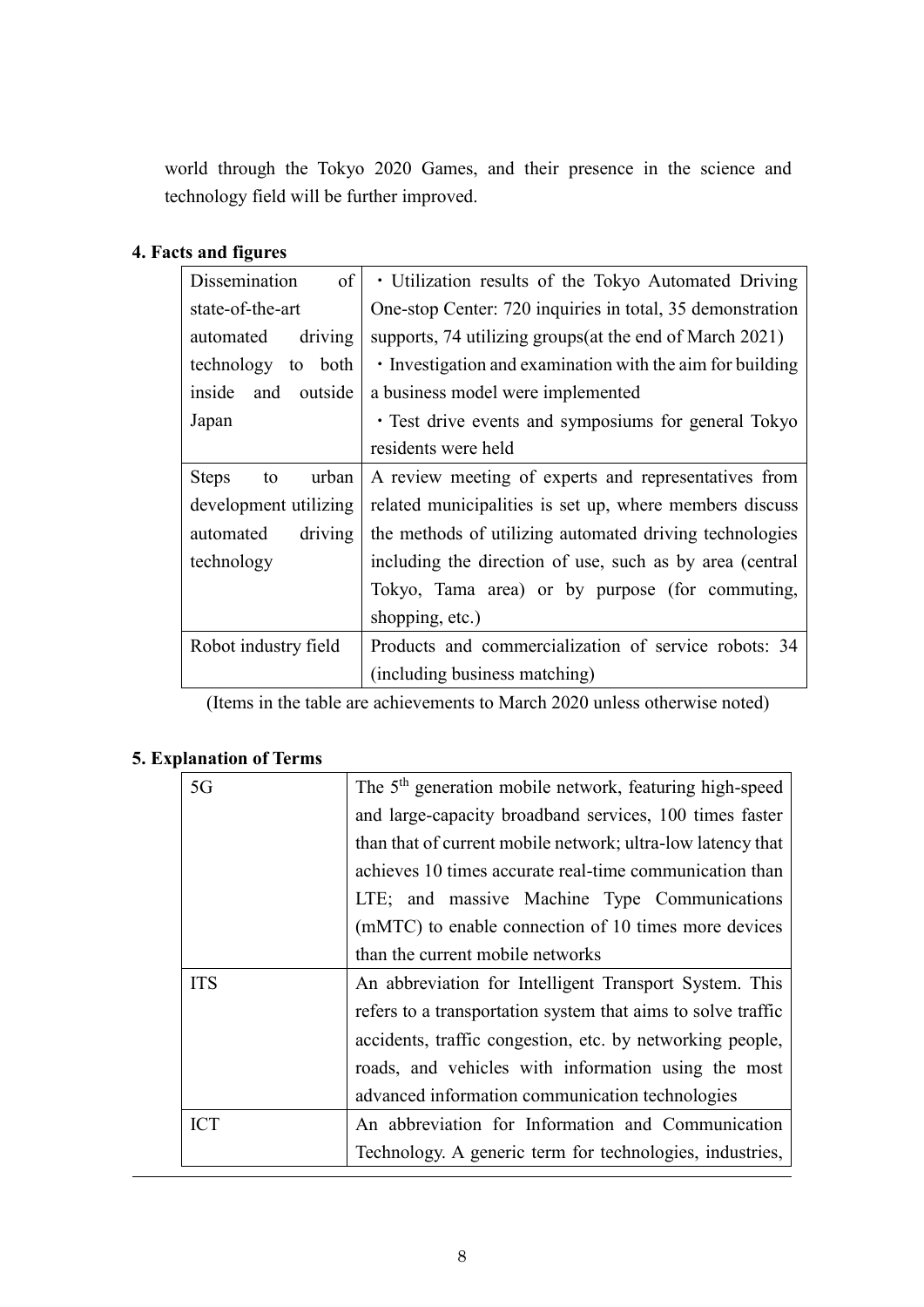|                      | facilities, services, etc. in various fields related to data |
|----------------------|--------------------------------------------------------------|
|                      | processing and information communications                    |
| $CO2$ -free hydrogen | Hydrogen, etc. produced by electrolyzing water with          |
|                      | electricity generated by renewable energy                    |
| Hydrogen station     | A facility for supplying hydrogen to fuel cell vehicles.     |
|                      | This includes an off-site type that stores hydrogen          |
|                      | transported from outside in the hydrogen station, and an     |
|                      | on-site type that reforms city gas, etc. to produce          |
|                      | hydrogen in the station                                      |
| <b>BRT</b>           | An abbreviation for Bus Rapid Transit. A new public          |
|                      | transportation system that has transportation capabilities   |
|                      | and functions comparable to trams and new transportation     |
|                      | systems, with flexibility thanks to adopting articulated     |
|                      | buses, IC card systems, etc.                                 |
| Fuel cell            | A system that generates electricity by reacting hydrogen     |
|                      | with oxygen in the air to directly produce electricity. Only |
|                      | water is discharged at the stage of use                      |
| <b>SNS</b>           | An abbreviation for Social Networking Service.               |
|                      | A service that enables social networks to be built on the    |
|                      | web                                                          |
| Tokyo<br>Hydrogen    | An organization established with more than 100 private       |
| Promotion Team       | enterprises and local governments in Tokyo in order to       |
|                      | foster a movement powered by both public and private         |
|                      | sectors for the dissemination of hydrogen energy (started    |
|                      | in November 2017)                                            |
| Probe information    | Information gathered in the information center by            |
|                      | recording travel data such as position, time, speed,         |
|                      | direction, etc. onto in-vehicle devices such as car          |
|                      | navigation systems                                           |
| <b>IoT</b>           | An abbreviation for Internet of Things. By providing         |
|                      | communication functions to not only information and          |
|                      | communication devices such as computers, but also            |
|                      | various objects (things) that exist in the world, connection |
|                      | to the Internet or communication with each other can be      |
|                      | realized, so as to enable automatic recognition, automatic   |
|                      | control, remote measurement, etc.                            |